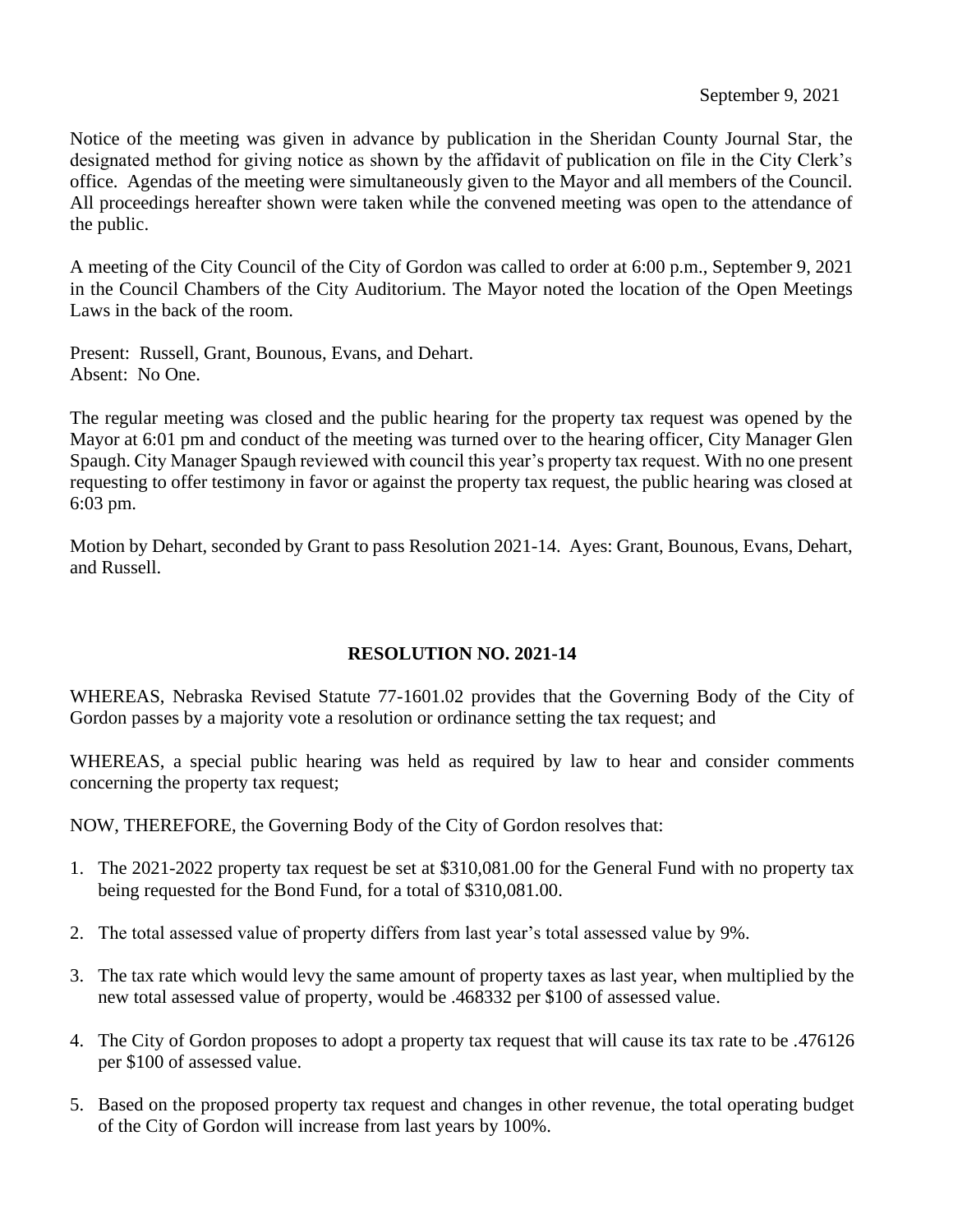6. A copy of this resolution is to be certified and forwarded to the County Clerk on or before October 13, 2021.

Passed and approved this 9<sup>th</sup> day of September, 2021.

\_\_/s/ Kelly Grant\_\_\_\_\_\_\_\_\_\_\_\_\_ Vice-Mayor

ATTEST:

 $\frac{1}{s}$  Kim Buchan City Clerk

The budget hearing for the 2021-2022 Fiscal Year was opened at 6:04 pm by Mayor Russell and conduct of the meeting was turned over to hearing officer, City Manager Glen Spaugh. There were no changes to the budget since the Budget Workshop held August 26, 2021. City Manager Spaugh reviewed the final budget numbers with the city council. With no one present requesting to offer testimony in favor or against the approval of the 2021-2022 budget, the special hearing was closed at 6:06 pm.

Motion by Dehart, seconded by Grant to exceed the budget limit for the 2021-2022 Fiscal Year by an additional 1%. Ayes: Evans, Dehart, Russell, Grant, and Bounous.

Motion by Evans, seconded by Dehart to pass the first reading of Ordinance 1209. Ayes: Grant, Bounous, Evans, Dehart, and Russell.

## **ORDINANCE NO. 1209**

## AN ORDINANCE TO ADOPT THE BUDGET STATEMENT TO BE TERMED THE ANNUAL APPROPRIATION BILL; TO APPROPRIATE SUMS FOR NECESSARY EXPENSES AND LIABILITIES; TO PROVIDE FOR AN EFFECTIVE DATE.

## BE IT ORDAINED BY THE **MAYOR AND COUNCIL** OF THE CITY OF GORDON, NEBRASKA:

Section 1. That after complying with all procedures required by law, the budget presented and set forth in the budget statement is hereby approved as the Annual Appropriation Bill for the fiscal year beginning October 1, 2021 through September 30, 2022. All sums of money contained in the budget statement are hereby appropriated for the necessary expenses and liabilities of the City of Gordon. A copy of the budget document shall be forwarded as provided by law to the Auditor of Public Accounts, State Capitol, Lincoln, Nebraska, and to the County Clerk of Sheridan County, Nebraska, for use by the levying authority. The total budget of expenditures for all funds is \$5,726,792.00 plus necessary cash reserves of \$947,051.00 for a total of \$6,673,843.00. Total Unused Restricted Funds Authority \$137,765.61.

Section 2. This ordinance shall take effect and be in full force from and after its passage, approval, and publication or posting as required by law.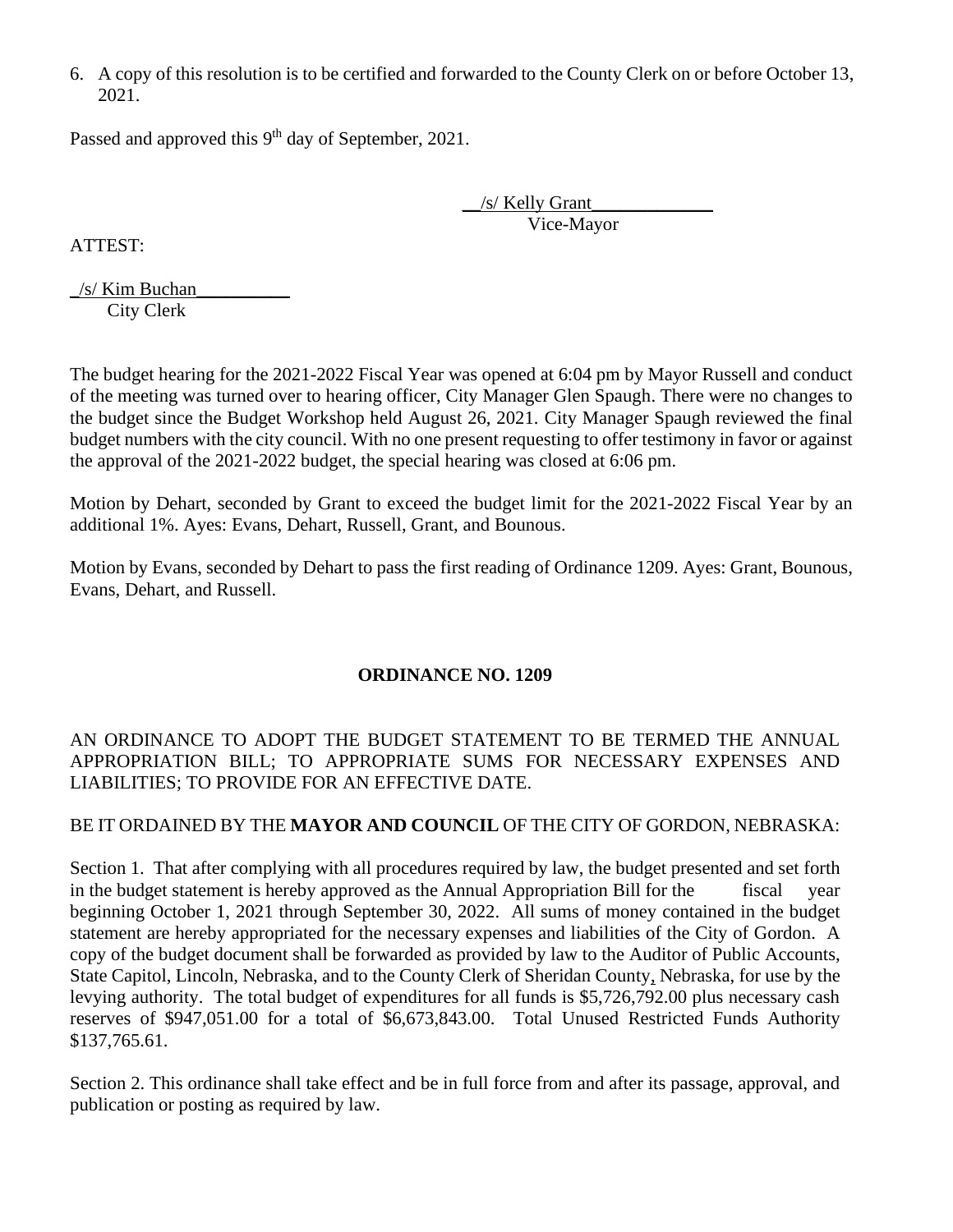Passed and adopted this 9<sup>th</sup> day of September, 2021.

\_\_\_/s/ Nancy I Russell\_\_\_ Mayor Attest:

\_\_\_/s/ Kim Buchan\_\_\_\_ City Clerk

Motion by Grant, seconded by Evans to waive 2<sup>nd</sup> and 3<sup>rd</sup> readings of Ordinance 1209. Ayes: Bounous. Evans, Dehart, Russell, and Grant.

Mayor Russell opened the regular meeting of the Gordon City Council.

Motion by Bounous, seconded by Evans, to approve the minutes of the August 12, 2021 regular meeting. Ayes: Evans, Dehart, Grant, and Bounous. Abstain: Russell.

Motion by Evans, seconded by Grant to approve the minutes of the August 26, 2021 special meeting. Ayes: Dehart, Russell, Grant, Bounous, and Evans.

The August 2021 Treasurer's Report was not available from Gardner, Loutzenhiser, and Ryan.

Motion by Dehart, seconded by Evans to approve the bills. Ayes: Russell, Grant, Bounous, Evans, and Dehart.

Abbreviations for this legal: EX, Expense; FE, Fee; GR, Groceries; MI, Mileage; RE, Reimburse; RPT, Report; SA, Salaries; SE, Services; SU, Supplies.

| <b>PAID BILLS</b> |                                       |           |             |  |
|-------------------|---------------------------------------|-----------|-------------|--|
| <b>EFTPS</b>      | <b>Fleet Services</b>                 | SU        | \$1,291.46  |  |
| <b>EFTPS</b>      | <b>FNBO</b>                           | FE        | \$415.73    |  |
| <b>EFTPS</b>      | <b>NE Dept of Revenue</b>             | <b>RE</b> | \$5,331.04  |  |
| <b>RS1277</b>     | <b>Emergency Medical Products</b>     | EX        | \$435.39    |  |
| <b>RS1278</b>     | <b>Grocery Mart</b>                   | SU        | \$199.66    |  |
| 50746             | <b>Payroll Fund</b>                   | <b>SA</b> | \$40,795.93 |  |
| 50820             | Amazon.com                            | EX        | \$1,671.55  |  |
| 50821             | <b>Consolidated Management</b>        | <b>SE</b> | \$30.16     |  |
| 50822             | <b>Centurion Technologies</b>         | <b>SE</b> | \$50.00     |  |
| 50823             | <b>Fur-Fish-Game</b>                  | SU        | \$17.95     |  |
| 50824             | <b>Gordon Chamber of Commerce</b>     | FE        | \$725.00    |  |
| 50825             | <b>Ingram</b>                         | SU        | \$47.20     |  |
| 50826             | <b>Library Petty Cash</b>             | <b>RE</b> | \$50.90     |  |
| 50827             | <b>NE Library Commission</b>          | <b>SE</b> | \$500.00    |  |
| 50828             | <b>See The Trainer</b>                | <b>SU</b> | \$10.00     |  |
| 50829             | <b>Xerox</b>                          | EX        | \$146.56    |  |
| 50830             | <b>Manna Systems &amp; Consulting</b> | EX        | \$716.00    |  |
| 50831             | <b>Payroll Fund</b>                   | <b>SA</b> | \$37,151.08 |  |
| 50832             | <b>Airport Authority</b>              | <b>RE</b> | \$353.78    |  |
| 50833             | <b>Airport Bond Savings</b>           | <b>RE</b> | \$289.87    |  |
| 50834             | <b>City of Gordon</b>                 | <b>RE</b> | \$199.62    |  |
| 50835             | <b>CNH Capital</b>                    | SU        | \$234.65    |  |
|                   |                                       |           |             |  |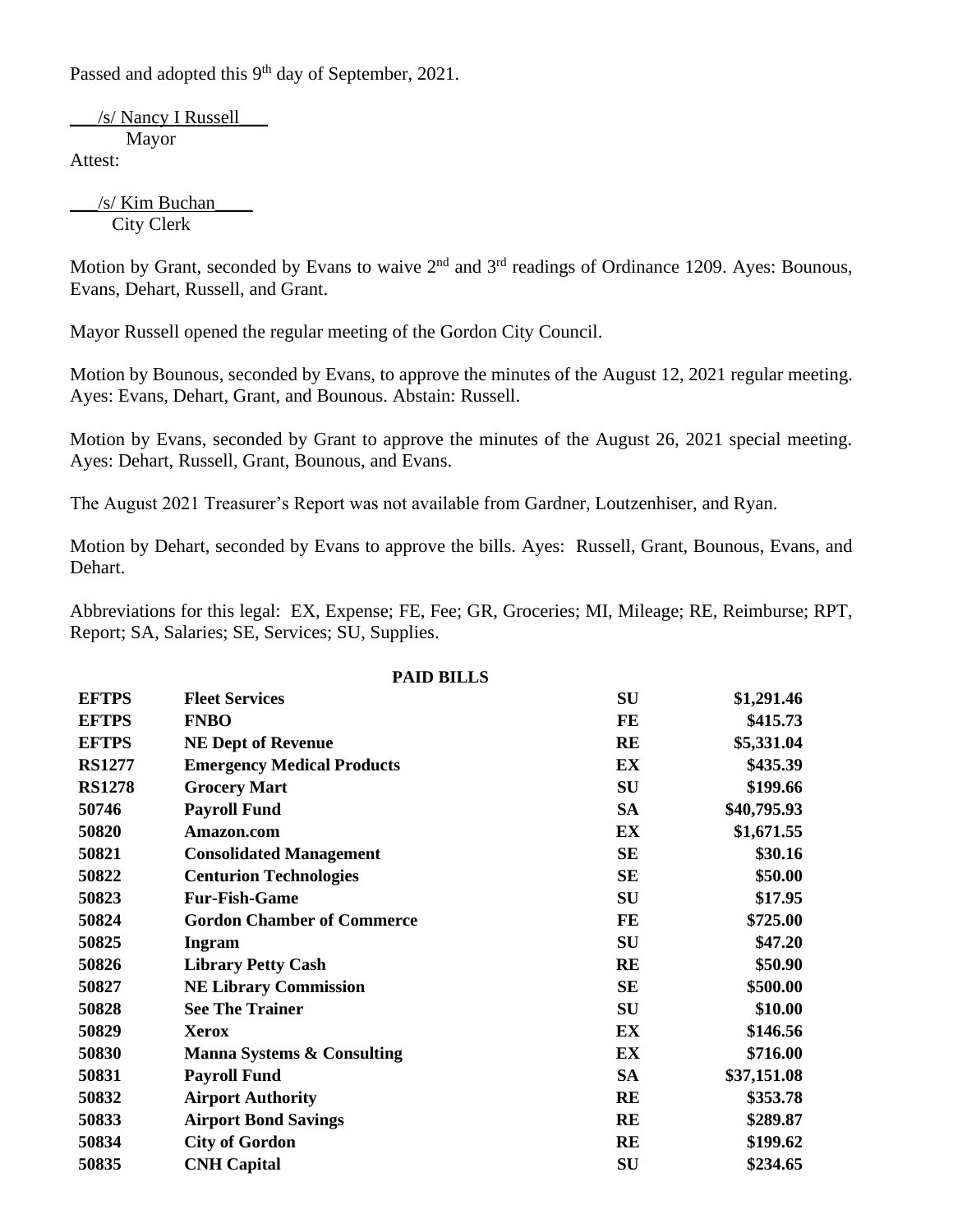| 50836 | <b>Katie Brotherton</b>             | <b>RE</b>  | \$3.61       |
|-------|-------------------------------------|------------|--------------|
| 50837 | <b>DAS State Accounting</b>         | <b>SE</b>  | \$224.00     |
| 50838 | <b>Madison Natl Life</b>            | EX         | \$75.90      |
| 50839 | <b>NE Law Enforcement Tr Ctr</b>    | SU         | \$108.25     |
| 50840 | <b>NE Law Enforcement Tr Ctr</b>    | FE         | \$135.00     |
| 50841 | <b>BH</b> Energy                    | <b>SE</b>  | \$559.53     |
| 50842 | <b>Sales Tax MM</b>                 | <b>RE</b>  | \$14,744.20  |
| 50843 | <b>Special Assessment Bond Fund</b> | RE         | \$444.06     |
| 50844 | <b>USPS</b>                         | FE         | \$177.32     |
| 50845 | <b>Verizon</b>                      | <b>SE</b>  | \$80.02      |
|       | <b>Total September Paid Bills</b>   |            | \$107,215.42 |
|       | <b>UNPAID BILLS</b>                 |            |              |
| 50847 | <b>Arnold Pool Company</b>          | ${\bf SU}$ | 162.95       |
| 50848 | <b>Arrow Manufacturing</b>          | SU         | \$244.00     |
| 50849 | <b>C &amp; R Electronics</b>        | <b>SE</b>  | \$234.60     |
| 50850 | Dan Bishop                          | <b>RE</b>  | \$50.00      |
| 50851 | <b>BC/BS</b>                        | EX         | \$15,575.29  |
| 50852 | <b>Customized Billing</b>           | <b>SE</b>  | \$225.00     |
| 50853 | <b>Hannah Calkins</b>               | <b>RE</b>  | \$50.00      |
| 50854 | <b>Joe Carr</b>                     | <b>RE</b>  | \$50.00      |
| 50855 | <b>Siyota Fast Horse</b>            | <b>RE</b>  | \$36.77      |
| 50856 | <b>Diamond Vogel</b>                | SU         | \$364.10     |
| 50857 | <b>DAS State Acct</b>               | <b>SE</b>  | \$66.00      |
| 50858 | <b>First National Bank of Omaha</b> | SU         | \$885.30     |
| 50859 | <b>JD</b> Financial                 | SU         | \$256.64     |
| 50860 | <b>Farmer's Coop</b>                | SU         | \$488.67     |
| 50861 | <b>Fish Trucking</b>                | SU         | \$425.00     |
| 50862 | <b>Scott Fisher</b>                 | <b>RE</b>  | \$50.00      |
| 50863 | <b>Scott Fleming</b>                | <b>RE</b>  | \$50.00      |
| 50864 | <b>GMHS</b>                         | <b>SE</b>  | \$187.68     |
| 50865 | <b>GMHS</b>                         | SE         | \$280.00     |
| 50866 | <b>Great Plains Communications</b>  | <b>SE</b>  | \$1,564.99   |
| 50867 | <b>Grocery Mart</b>                 | SU         | \$8.96       |
| 50868 | <b>Gworks</b>                       | <b>SE</b>  | \$3,780.00   |
| 50869 | <b>Greenamyre Contractor</b>        | <b>SE</b>  | \$15,350.00  |
| 50870 | <b>General Fund Money Market</b>    | EX         | \$12,000.00  |
| 50871 | <b>Hinn's Auto Supply</b>           | <b>SU</b>  | \$456.96     |
| 50872 | <b>Homestead Building Supply</b>    | SU         | \$81.58      |
| 50873 | <b>Husker Steel</b>                 | SU         | \$7,159.00   |
| 50874 | <b>Rylan Heesacker</b>              | <b>SE</b>  | \$288.75     |
| 50875 | <b>Hawkins</b>                      | SU         | \$1,187.33   |
| 50876 | <b>Clay Heath</b>                   | <b>RE</b>  | \$50.00      |
| 50877 | <b>Clay Heath</b>                   | <b>RE</b>  | \$150.83     |
| 50878 | <b>Insurance Fund Money Market</b>  | EX         | \$13,000.00  |
| 50879 | Gardner, Loutzenhiser, & Ryan       | <b>SE</b>  | \$800.00     |
| 50880 | <b>Lynn Peavey Co</b>               | SU         | \$128.50     |
| 50881 | <b>Lee's Repair</b>                 | <b>SE</b>  | \$1,682.15   |
|       |                                     |            |              |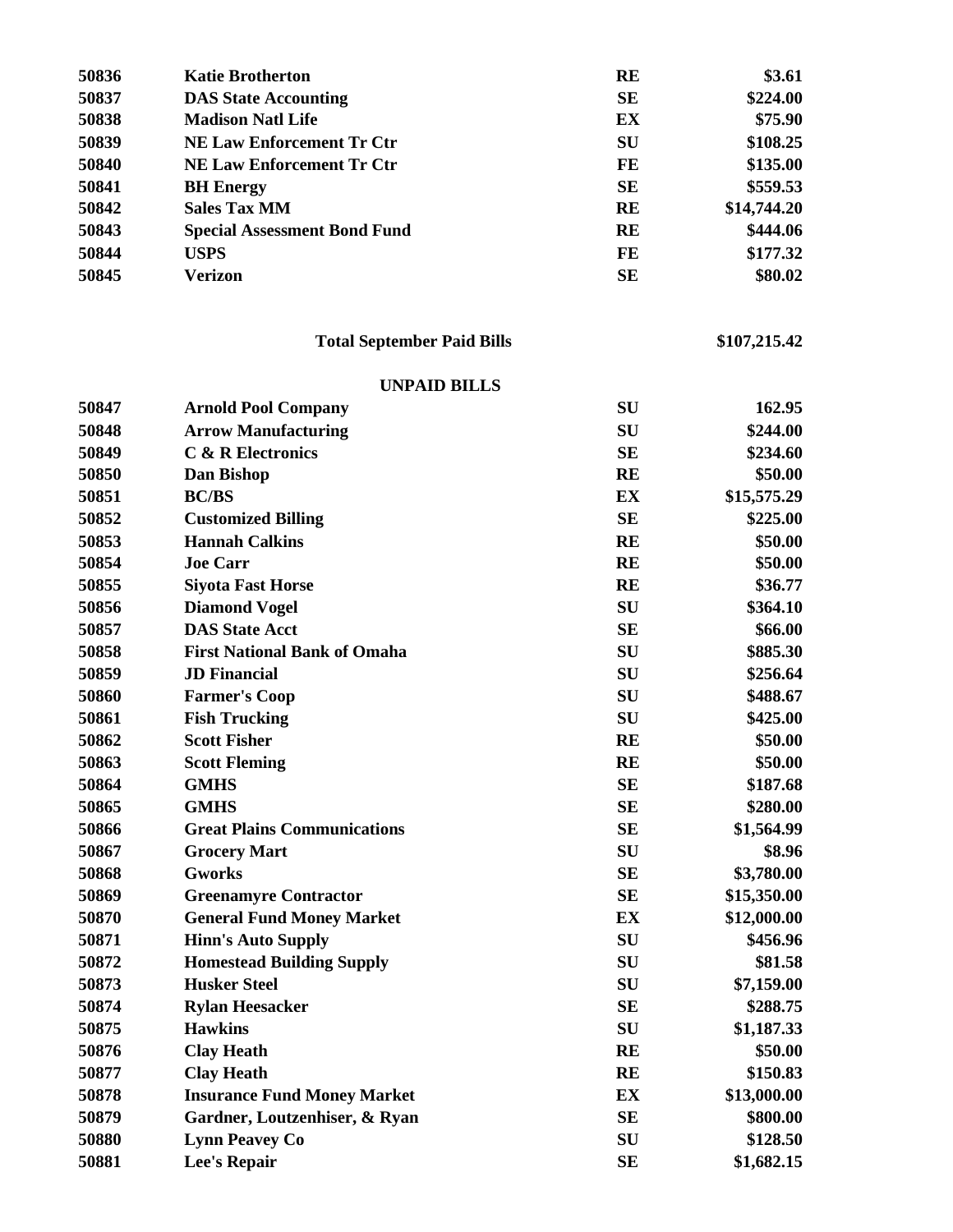| 50882 | <b>Brandon Mika</b>                  | <b>RE</b> | \$50.00      |
|-------|--------------------------------------|-----------|--------------|
| 50883 | <b>Brandon Mika</b>                  | <b>RE</b> | \$25.40      |
| 50884 | <b>Joe McGough</b>                   | <b>RE</b> | \$50.00      |
| 50885 | <b>NPPD</b>                          | <b>SE</b> | \$8,894.42   |
| 50886 | <b>NE Total Office</b>               | SU        | \$265.09     |
| 50887 | <b>NW Pipe Fittings</b>              | <b>SU</b> | \$459.89     |
| 50888 | <b>NE Dept of Agriculture</b>        | <b>FE</b> | \$175.00     |
| 50889 | <b>NE Dept of Env &amp; Energy</b>   | <b>SE</b> | \$520.00     |
| 50890 | <b>One-Call Concepts</b>             | <b>SE</b> | \$61.56      |
| 50891 | Powerplan                            | <b>SE</b> | \$9,310.44   |
| 50892 | <b>Sam Piper</b>                     | <b>RE</b> | \$50.00      |
| 50893 | <b>Petty Cash Fund</b>               | <b>RE</b> | \$177.80     |
| 50894 | <b>Panhandle Sales &amp; Service</b> | <b>SE</b> | \$159.00     |
| 50895 | <b>Shane Pascale</b>                 | <b>RE</b> | \$50.00      |
| 50896 | <b>Radiology Imaging Nebraska</b>    | <b>SE</b> | \$27.00      |
| 50897 | <b>NE Public Health Env Lab</b>      | <b>SE</b> | \$48.00      |
| 50898 | <b>Glen Spaugh</b>                   | <b>RE</b> | \$50.00      |
| 50899 | <b>Dan Sasse</b>                     | <b>RE</b> | \$50.00      |
| 50900 | <b>Stockmen's Drug</b>               | SU        | \$18.76      |
| 50901 | <b>Sheridan County Journal</b>       | <b>SE</b> | \$574.95     |
| 50902 | Smith, King, Simmons, & Conn         | <b>SE</b> | \$200.00     |
| 50903 | <b>True Value</b>                    | SU        | \$1,503.85   |
| 50904 | <b>USA Bluebook</b>                  | SU        | \$372.95     |
| 50905 | <b>Rocky Mountain Air Solutions</b>  | FE        | \$198.38     |
| 50906 | <b>Van Diest</b>                     | SU        | \$5,557.41   |
| 50907 | Westco                               | SU        | \$3,579.55   |
| 50908 | <b>Water Reserve Fund</b>            | EX        | \$2,000.00   |
| 50909 | <b>Water/Sewer Bond Fund</b>         | EX        | \$17,200.00  |
| 50910 | <b>Kevin Wolkins</b>                 | <b>RE</b> | \$50.00      |
| 50911 | <b>Keith Wolkins</b>                 | <b>RE</b> | \$50.00      |
|       | <b>Total September Unpaid Bills</b>  |           | \$129,100.50 |
|       | <b>Total September Paid Bills</b>    |           | \$107,215.42 |
|       | <b>Total September Bills</b>         |           | \$236,315.92 |

Cheryl Ginkens, on behalf of the Ukena Foundation, requested to address council regarding the condition of the parks and swimming pool over the past summer. Mrs. Ginkens stated that she was representing numerous citizens that were very upset regarding the lack of maintenance of our swimming pool and Wayland and Winship parks. Councilman Bounous stated that he had been contacted by several individuals with the same concerns. City Manager Spaugh cited several reasons for the lack of maintenance, the most impactful being the lack of personnel. Tracy Baseggio and Mary Young also addressed council in regard to how neglected the parks and pool had been. City Manager Spaugh informed those present of the repairs that had been done at the pool this season, including the new handicap stairs, and of the upcoming repairs. New chlorinators will be installed, but this project must be engineered and approved by the State of Nebraska. This project has been started and the engineering will be completed this fall. Council and city staff will be reviewing the concerns and implementing plans to avoid these issues in the future.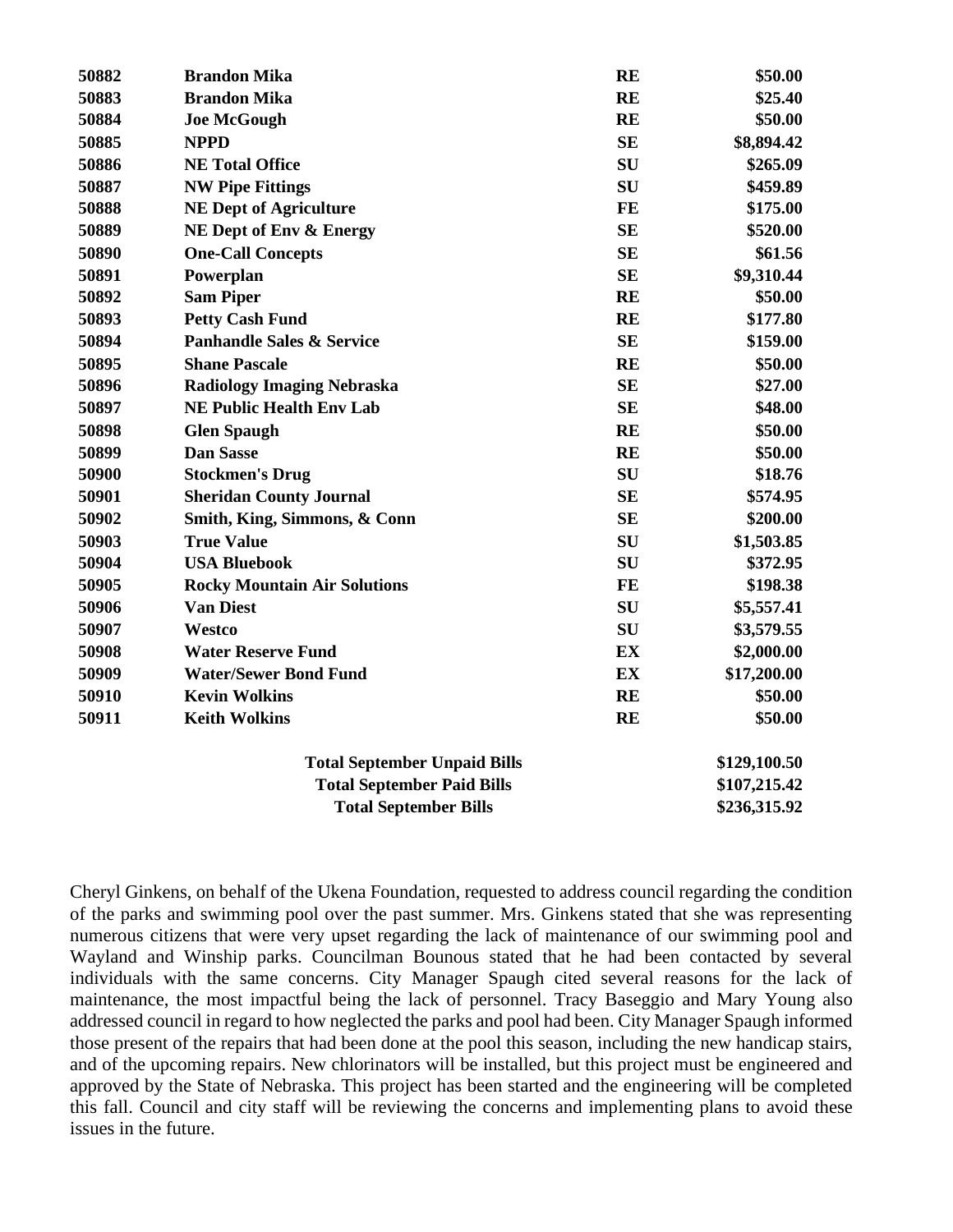Item N: Ordinance 1210 regarding mobile homes in the City of Gordon was not completed in time for the meeting. It will be on the October agenda.

Exit Mayor Russell.

City Manager Spaugh and Rescue Chief Misty Belsky have completed the needed updates to the Gordon Volunteer Rescue Squad's Constitution and Bylaws, a copy of which was given to all council members. Motion by Dehart, seconded by Bounous to approve the updates and adopt the Gordon Volunteer Rescue Squad's Constitution and Bylaws. Ayes: Grant, Bounous, Evans, and Dehart. No Vote: Russell.

Enter Mayor Russell.

City Manager Spaugh presented council with information on ArchiveSocial, a company that archives all social media posts made by public entities. The City of Gordon, the Gordon Police Department, and the Gordon Library all have Facebook pages which are utilized to get information to the public in a timely manner. All social media posts, and the comments made on them, are public record. In the event of a public records request regarding a post on social media, staff would have to search through all posts made on the sight. Archiving posts using a company like ArchiveSocial would make the search much quicker and guarantee that there is a record of the posts. After some discussion, motion by Bounous, seconded by Evans to table Item P: Archive Social Presentation to the October meeting and to request that City Manager Spaugh do more research including other companies that provide the same service. Ayes: Bounous, Evans, Dehart, Russell, and Grant.

Motion by Evans, seconded by Dehart to approve the 2021 Gordon Volunteer Fire Department roster as presented and to thank them for there service to the community. Ayes: Evans, Dehart, Russell, Grant, and Bounous.

Motion by Evans, seconded by Bounous to pass Resolution 2021-15. Ayes: Dehart, Russell, Grant, Bounous, and Evans.

> Resolution 2021-15 Signing of the Municipal Annual Certification of Program Compliance Form 2021

Whereas, State of Nebraska Statutes, sections 39-2115, 39-2119, 39-2120, 39-2121, and 39-2520(2), requires an annual certification of program compliance to the Nebraska Board of Public Roads Classifications and Standards; and

Whereas, State of Nebraska Statute, section 39-2120 also requires that the annual certification program compliance by each municipality shall be signed by the Mayor or Village Board Chairperson and shall include a copy of a resolution of the governing body of the municipality authorizing the signing of the certification form.

Be it resolved that the Mayor of Gordon is hereby authorized to sign the attached Municipal Annual Certification of Program Compliance Form.

Attest:

Kim Buchan City Clerk

Barb Baker addressed council during the Public Comments section regarding her request to complete a speed study on Highway 27 north of 4<sup>th</sup> Street. City Manager Spaugh has contacted Alan Swanson with